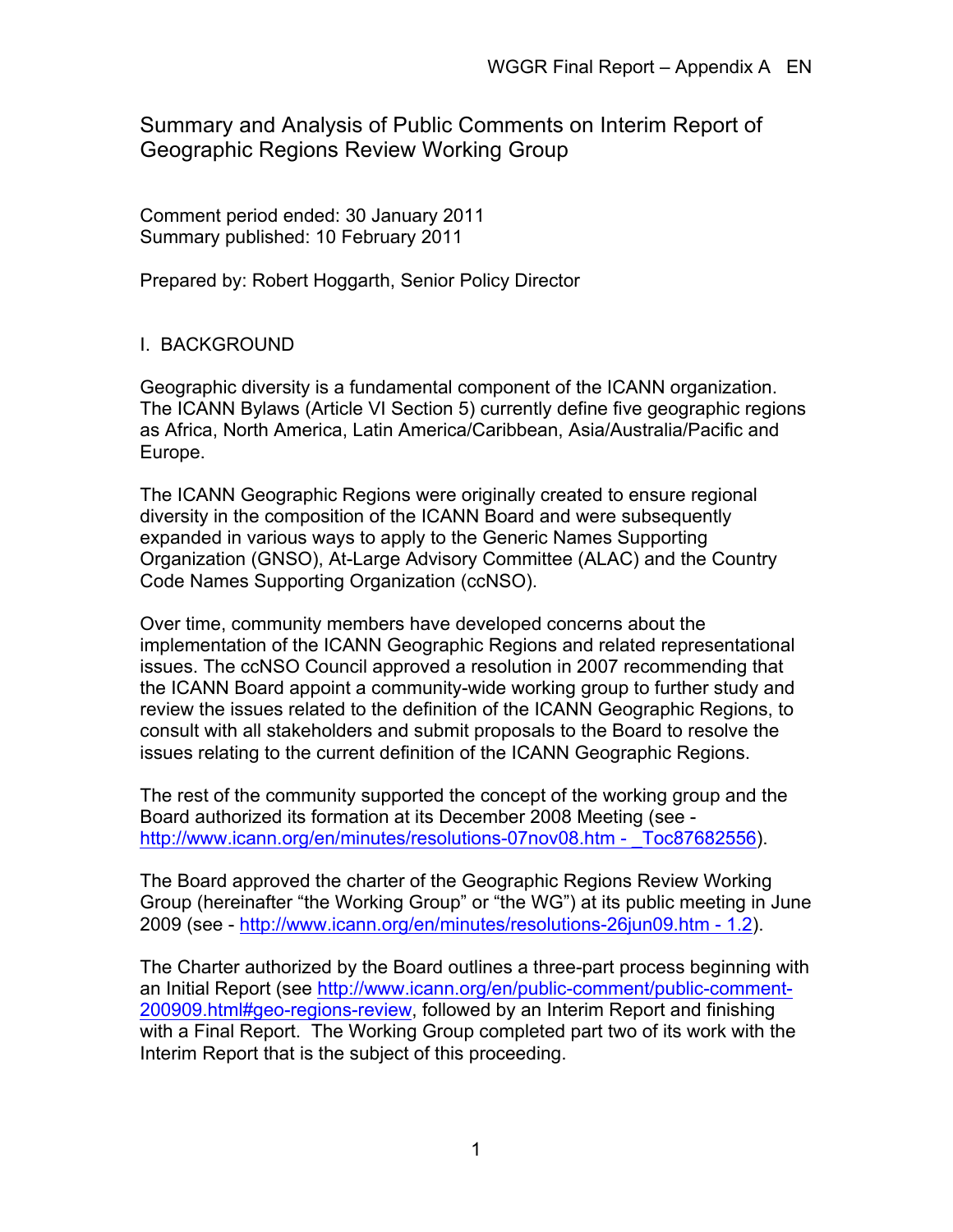# II. GENERAL COMMENTS and CONTRIBUTORS

As of the 30 January 2011 closing date of this proceeding and through the first week of February, four (4) substantive and relevant community submissions had been made to this comment forum. The Working Group also collected comments from the community at a Workshop held on 9 December 2010 during the ICANN Public Meeting in Cartagena, Columbia (see

http://cartagena39.jcann.org/node/15465 - a transcript of the comments from that Workshop are included in this summary document).

The parties commenting in writing included:

Antony Van Couvering, CEO, Minds & Machines Maureen Hilyard, Vice Chair, Pacific Chapter of the Internet Society The Country Code Names Supporting Organization of ICANN (ccNSO) The At-Large Advisory Committee of ICANN (ALAC) The ALAC submission included an appendix section containing contributions from the five At-Large Regional At-Large Organizations (RALOs): AFRALO; APRALO; EURALO; LACRALO; and NARALO Among the various RALO statements appended to the ALAC statement were also a few individual comments from RALO members that are quoted in this summary including: Will Tiben, APRALO; Siranush Vardanya, APRALO; and Edmon Chung, APRALO

Community members who participated in the Working Group's Cartagena Workshop who are quoted in this summary from the workshop transcript include:

Fouwad Bajwa, APRALO Tijani Ben Jemaa, AFRALO Eric Brunner-Williams, NARALO Keith Davidson, Dot .nz and Chair of Asia/Pacific Top Level Domain Association Khaled Fouda, League of Arab States John Lawrence, AusRegistry International Mike Roberts, ICANN Nominating Committee Member

III. SUMMARY & ANALYSIS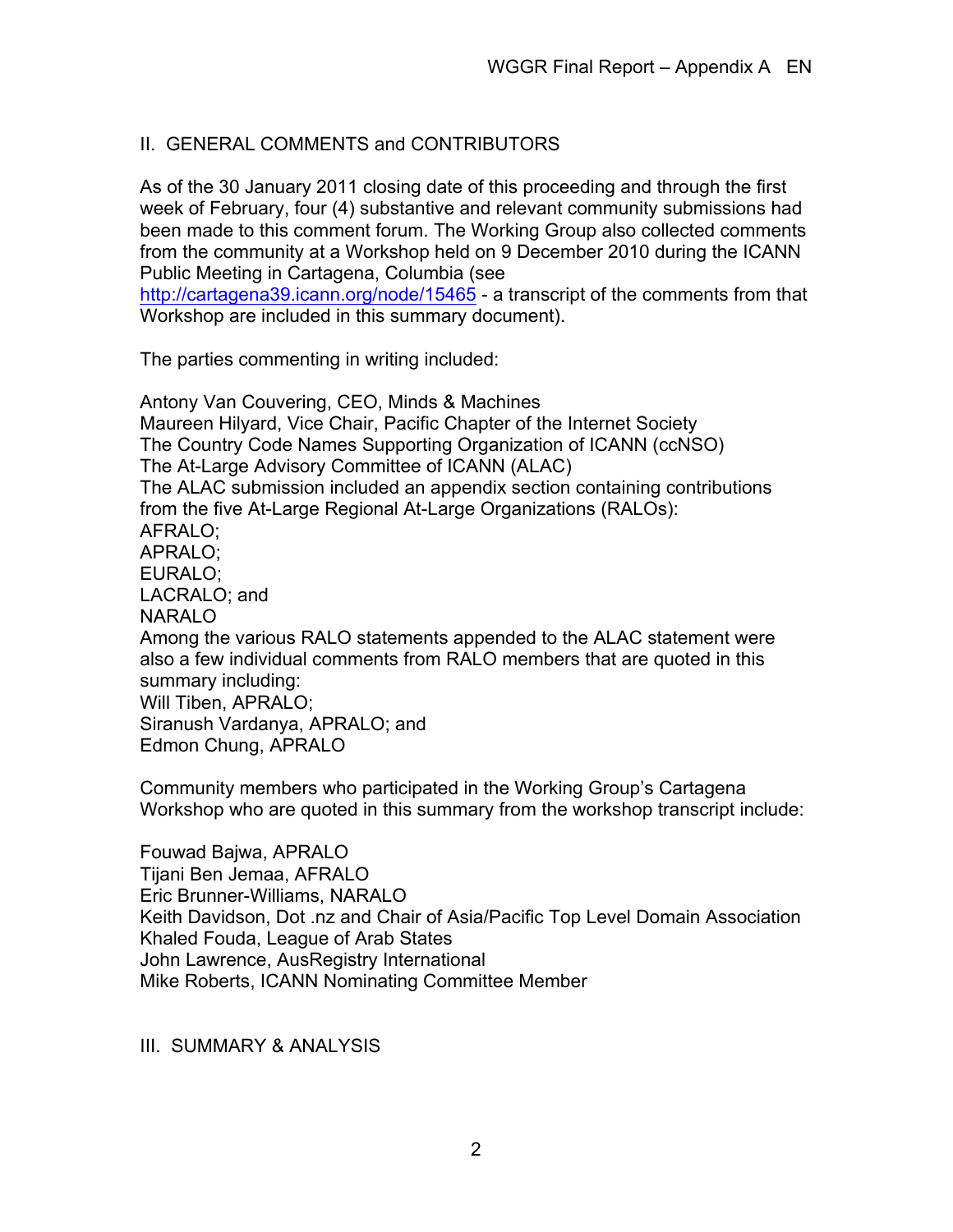*General Disclaimer: This document is intended to broadly and comprehensively summarize the comments submitted to this Forum, but not to address every specific position stated by contributors. Staff recommends that readers interested in specific aspects of any of the summarized comments, or the full context of others, refer directly to the specific contributions at: http://forum.icann.org/lists/geo-regions-interim-report/*

Although limited in number, the comments received raised a number of issues that the Working Group will need to consider as it considers what, if any, recommendations to make to the ICANN Board.

Several commenters encouraged the Working Group to take an active role in making recommendations to adjust the ICANN Geographic Region framework.

Commenters addressed a variety of topics. Some topic areas unavoidably and necessarily overlap. One category of comments addressed the scope of the Working Group's potential recommendations. A number of comments said the WG should not feel constrained to recommend adjustments to the geographic regions framework. A second category of comments focused on the types of adjustments the WG should recommend. The full list of issues and matters raised by the commenters include:

- A. The Scope of Potential Recommendations Available to the Working Group;
- B. A Caution About Unintended Consequences;
- C. Opinions Regarding the Existing Geographic Regions Framework;
- D. How To Classify Regions Options for Working Group Recommendations;
- E. Option Considering the Creation of New Regions A New Region for "Small Island Developing States";
- F. Option Relocating Specific States to More Appropriate Regions;
- G. Considering the Purpose of Geographic Diversity in ICANN Processes;
- H. Culture, Language and Other Measures of Diversity; and
- I. The Need to Regularly Review The Geographic Regions Framework

Comments regarding each of these issues and matters are quoted or summarized in a specific section below. Due to the overlap of some issues you may note that a few select quotes are repeated.

# **A. Scope of Potential Recommendations Available to the Working Group:**

The ccNSO believes that "in developing its conclusions and Final Report, the Working Group should not feel beholden to the legacy intentions or purposes that drove ICANN to adopt geographic regions. The Council believes the Working Group's conclusions should not focus on whether the adoption of five regions was "reasonable and defensible" in 2000, but rather upon the current needs of ICANN, its SO's and AC's and all stakeholders."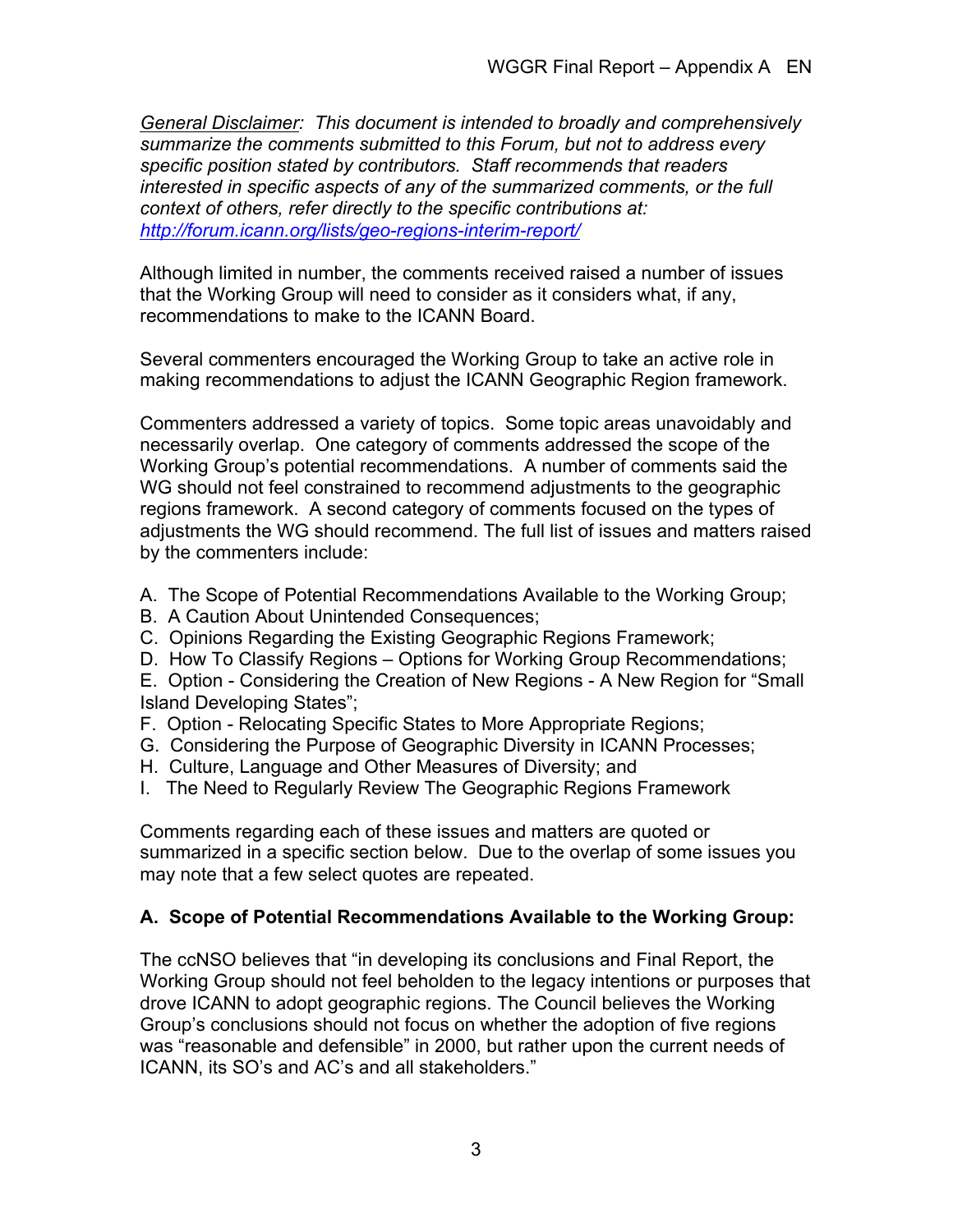Mr. Van Couvering agrees. He says, "I encourage the Working Group to adopt definitions and policies that work for ICANN today, not what worked for the NTIA eleven years ago."

Keith Davidson the Chair of the Asia/Pacific Top Level Domain Association which currently has 36 of the 72 Asia/Pacific located countries as members, commented at the December 2010 Working Group Workshop in Cartagena, Colombia, "I don't think you can find another model which will fit, so this is a bottom-out process of finding what suits within ICANN solely. So my suggestion in that instance is that you start again with ignoring any existing structure, including the existing ICANN structure."

Reiterating a position it asserted back in 2007, the ccNSO says, "ICANN's arrangements for the allocation of countries and distinct economies to regions must recognise the sovereignty and right to self-determination of states. The ccNSO says, "ICANN cannot issue prescriptive guidelines or become involved in interrelationships between countries and their outlying territories. ICANN should retain a degree of flexibility and recognize both the established preferences of sovereign states and the preferences of their territories, if supported by the sovereign."

The ccNSO also cautions, "ICANN's arrangements for the allocation of countries and distinct economies to regions must recognise the sovereignty and right to self-determination of states."

# **B. A Caution About Unintended Consequences:**

Commenters make a number of specific suggestions about particular adjustments that could be made to the Geo Regions framework (see below), but commenters also recognize the challenges of making any changes at all.

For example, Keith Davidson said at the Cartagena Workshop that, "one of the issues about dividing the massive Asia/Pacific region is that when you start to look at methodologies of division, you can get into culture and language issues where you could upset other apple carts. For example, the Middle East scene is quite a distinct region, but the North African states that share the language probably feel that they would belong more together with that smaller sub-region, so you may be creating more problems than it's worth."

# **C. Opinions Regarding the Existing Geographic Regions Framework:**

ALAC says it is "satisfied" with the current ICANN regions structure, but that it is concerned that "proposals to introduce new ICANN regions or splitting the current regions [could] severely affect and fragment the current At-Large structure."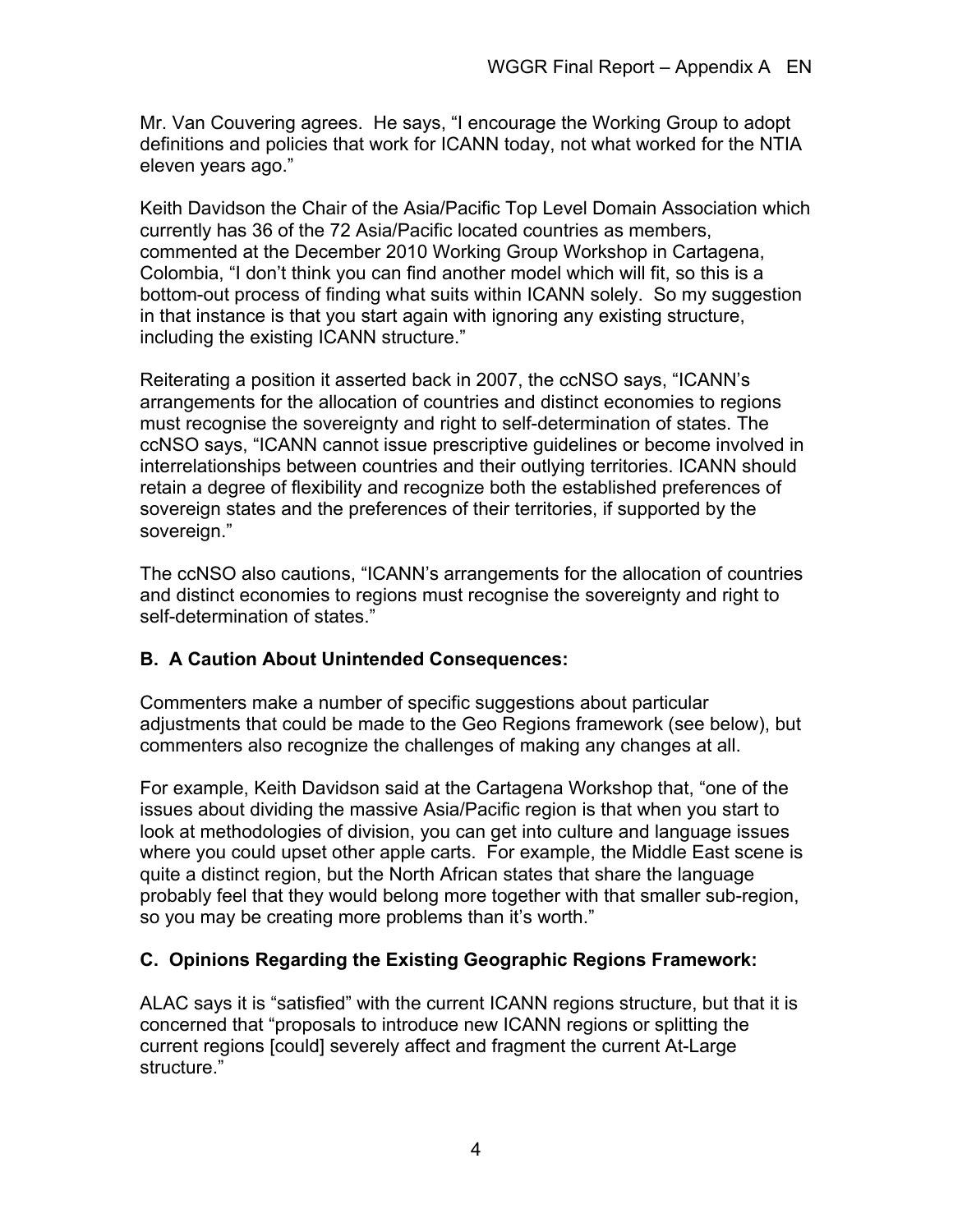AFRALO says it has "no objection" to the current ICANN geographic region structure and distribution. The organization asserts that, "the current ICANN regions [framework] fit its purposes."

The EURALO said it supports maintaining the existing regional model at ICANN. "As a general rule," Euralo says, "we would like to suggest some considerations on exceptional or border cases and to introduce a new "principle of selfdetermination" for such particular border cases. We are conscious that exceptions always need to be well justified to avoid abuses. And such a "principle of self-determination" needs to be further discussed and specified on particular circumstances, procedures of consultations, mutual approval and decisionmaking.

# **D. How To Classify Regions – Options for Working Group Recommendations:**

# *1. Physical Location:*

Mr. Van Couvering says, "I urge the Working Group to recommend using definitions that recognize the actual physical location of a country of territory rather than its political affiliations. This would be most helpful for regions where colonialism still flourishes, notably in Oceania and the Caribbean. He says, "ICANN is under no obligation to contort itself to recognize vestiges of occupation. Nations and territories in the Caribbean (for instance) are actually in the Caribbean, not in Europe, and their cultures and their people for the most part identify themselves as Caribbean.

# *2. Considering the Option of Sub Regions:*

Contributing to the APRALO section of the ALAC comment package Fouad Bajwa introduces the possibility of sub regions being formed within APRALO. He specifically denotes Small Island Developing State (SIDS) sub-regions and an Arab sub-region. In his APRALO contribution, Edmon Chung also supports this idea.

Khaled Fouda also seemed to agree with this idea at the Cartagena Workshop – particularly with respect to the creation of an Arab Region. Noting that ICANN had identified an Arab region for the purposes of new gTLDs he said, "the Arab region is sort of a defined region with 22 member states that share the same language, the same culture, the same models and many things, actually. So is there also a way where we can work on defining the Arab region as part of the ICANN region in general, and not only just for new gTLDs?"

John Lawrence, from AusRegistry International also likes this concept. At the Cartagena workshop he said, "I think we would certainly encourage regions like the Arab States to start developing their own sort of informal conferences on an annual basis. And I think that potentially provides kind of a bottom-up approach, and if these things are viable and start to make sense, then perhaps in time they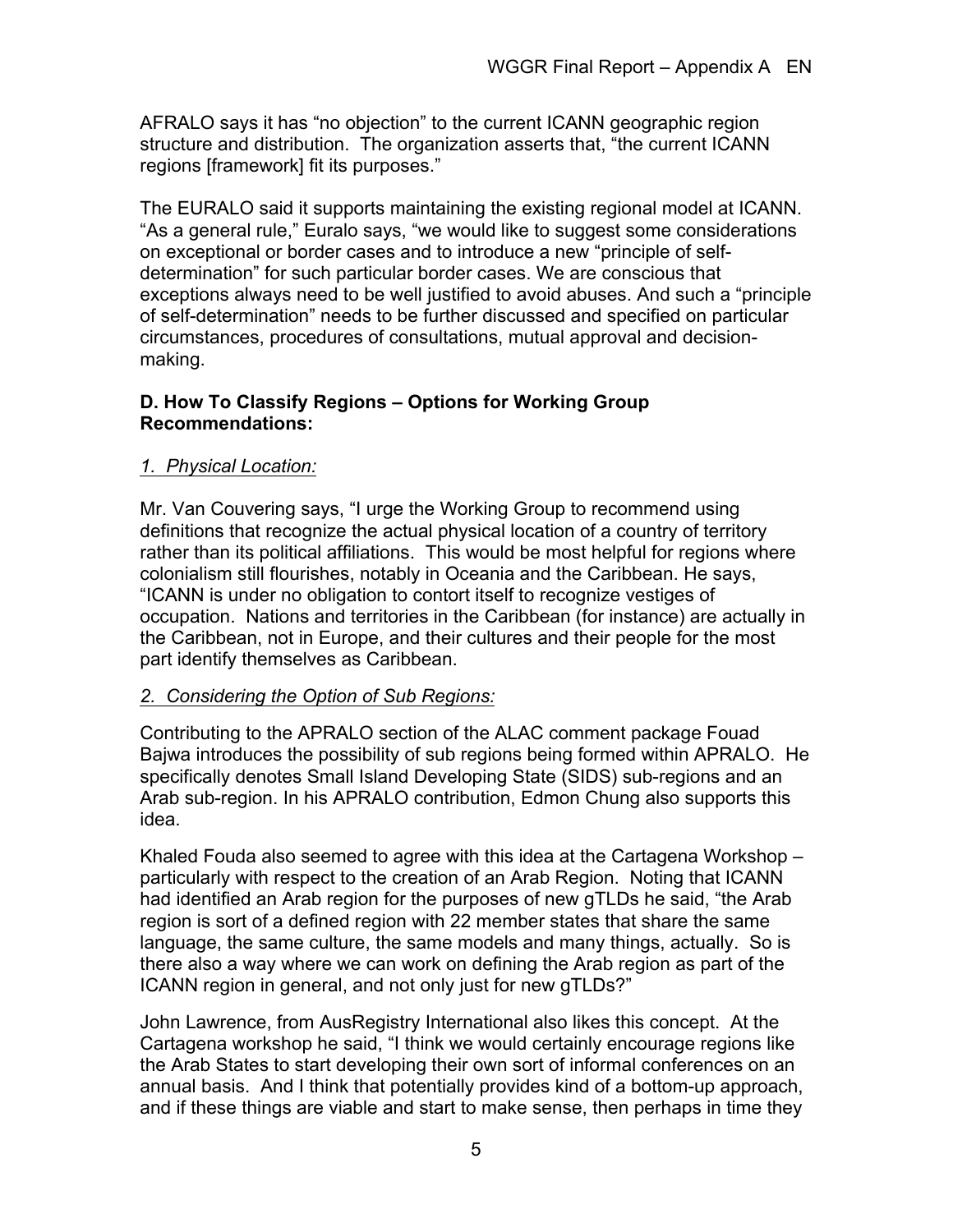can be looked at as potential sort of proto-regions or whatever they might become."

#### **E. Option - Considering the Creation of New Regions - A New Region for "Small Island Developing States":**

Maureen Hilyard is the Vice Chair of the Pacific Chapter of the Internet Society. In her written comments she observes that, "the ICANN list of countries excludes some small island developing states from participating in ICANN and other similar meetings as members in their own right." Ms. Hilyard asserts that, "small island states are usually 'lumped' together with larger countries and continents because of their proximity but with little consideration for their greatest barrier to development - their isolated situations within large expanses of ocean." As such, she recommends, "ICANN consider the creation of another region (or another special interest group) that represents the needs and concerns of small island states within the Pacific (and perhaps similar small island states currently assigned to other regions.)"

Ms. Hilyard observes that, "the uniqueness of each of Pacific Islands as a geographic category is demonstrated by the following factors:

- The range in population from 50 (Pitcairn Island) to seven million (Papua New Guinea)
- The range from completely independent republics to countries that remain territories of large countries (e.g., United States, France and the United Kingdom)
- Their internal administration by single government entities, to multiple provincial governments
- The range in size and composition from one small island of 21 sq kms (Nauru) to a portion of a large land mass plus 30 groups of islands (Papua New Guinea)."

ALAC says, "We understand and acknowledge legitimate requests and issues raised related to the current ICANN regions. And ALAC specifically notes "the islands nations geographical split between more than one region based on geography and administrative/legal reasons."

LACRALO also suggests, "there is merit in having a new grouping specific to the needs of Small Island Developing States like ours. Many of the smaller islands in our region are not represented because of limited resources and we agree that ICANN's structures and processes should lower barriers for participation and engagement by community members as much as practicable. By forming this new grouping we can leverage on our collective skills to support smaller members not only in the Caribbean but globally, who will have almost identical issues." LACRALO cautions, however, that "perhaps the main drawback with a SIDS RALO would be that we would be geographically dispersed and have to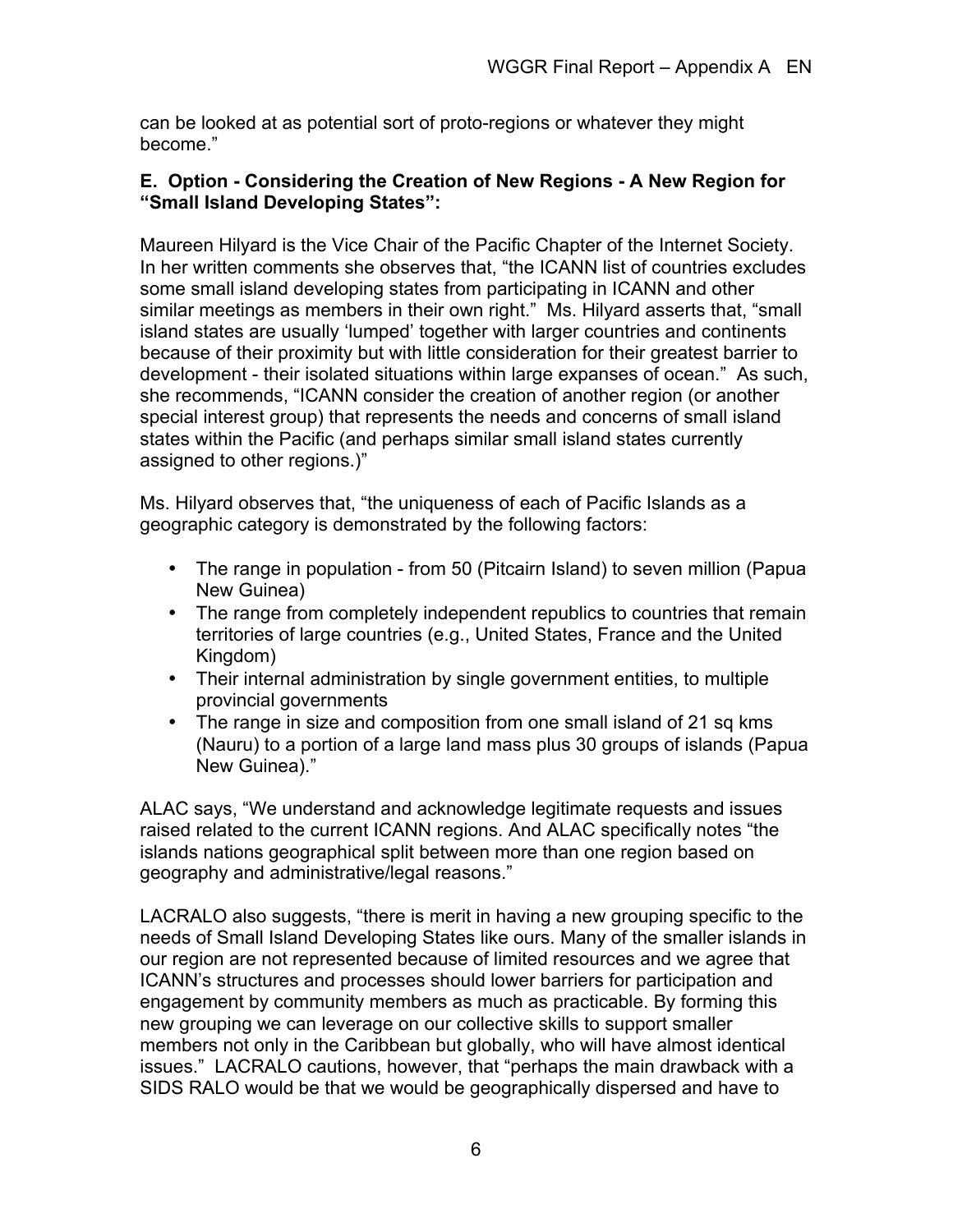travel long distances for face to face meetings such as a General Assembly."

In his statement accompanying the ALAC comments, Will Tiben of the APRALO also acknowledges and supports Ms. Hilyard's comments regarding small island nations.

# **F. Option - Relocating Specific States to More Appropriate Regions:**

#### *Council of Europe Member Relocation:*

Both the EURALO and Siranush Vardanya of the APRALO recognized the circumstance that CoE Member countries like Armenia, Azerbaijan or Georgia are considered in the ICANN framework as part of the Asian region.

ALAC says, "We understand and acknowledge legitimate requests and issues raised related to the current ICANN regions. ALAC specifically mentions "the status of some Eastern countries like Armenia and Azerbaijan whom according to ICANN regions are part of Asia Pacific region while in other international fora they are members of the European region."

#### *Caribbean Realignment:*

The LACRALO comments submitted with the ALAC comments suggest that the Working Group consider recommending the Caribbean be re-aligned with the NARALO. LACRALO says, "The Caribbean is distinct in terms of its history, culture and language; further it has indigenous challenges being small island states and specific needs which are not a natural fit with the rest of Latin America." LACRALO says "both NARALO and the Caribbean Region share the same language and akin perspectives on many areas, including our view of democracy."

# **G. Considering the Purpose of Geographic Diversity in ICANN Processes.**

In its comments the ccNSO said it 'supports the development of structures and policies relating to ICANN's use of geographic regions that are consistent, reviewed regularly, and facilitate balanced participation and representation from all countries, irrespective of location or economic status."

Similarly, the LACRALO says it is "supportive of the GNSO Principle on Potential Change of Regions (August 2008) which states that 'ICANN regions should seek to balance three goals: diversity of representation, ease of participation, and simplicity' and such simplicity 'should be balanced with the evolving needs of ICANN's supporting organisations and other bodies.'

Other commenters focused on specific aspects of participation and representation.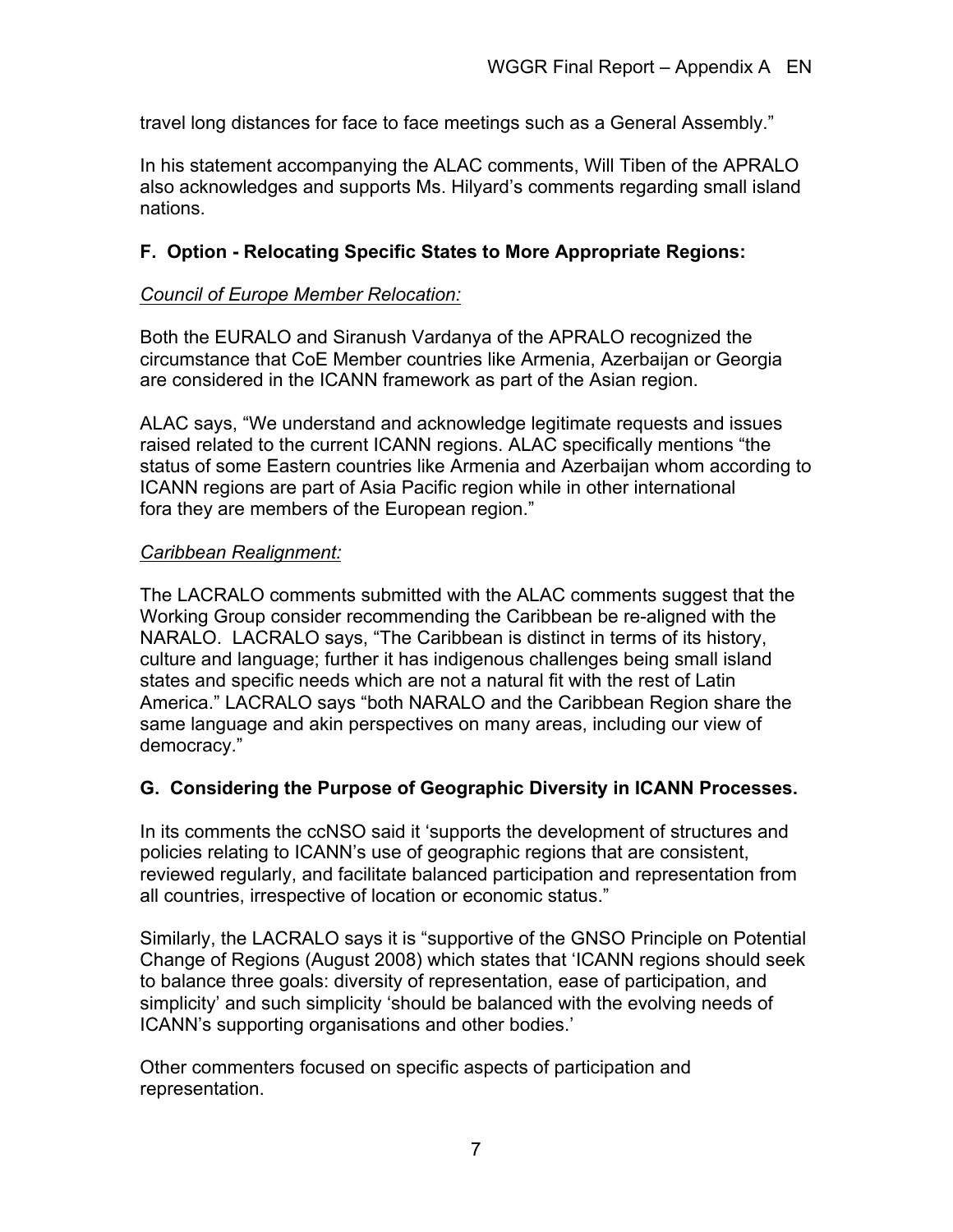# *1. Participation:*

The NARALO supports "investigating ways to increase the participation of Indigenous populations, especially those whose cultural territory cuts across regional boundaries." The NARALO says it would "strongly oppose any regional model (such as the ITU) that would amalgamate all of the Western Hemisphere into a single 'Americas' region."

The EURALO says, "if we want to encourage a broader bottom-up participation and inclusion of more Internet users at ICANN, we need to create conditions for participation reflecting the cultural particularities and sensitivities of motivated people and potential ALSes."

In recommending that some special consideration be given to small island states in the Pacific region (and other regions if they wish), Maureen Hilyard particularly notes that such designations would enable representatives of those states to be assigned their own "regional area" or be given "special interest" status "so that during ICANN meetings they may be able to raise and discuss issues and concerns that are applicable to the technological and internet development of small island states globally."

# *2. Representation:*

ALAC says, "as the demography of internet users is changing and millions of new internet users are joining the internet from emerging or developing countries, the Geographic Regions Working Group Interim Report recommendations should encourage ICANN constituencies (AC/SOs) to review their current membership frameworks to address issues of under-representation of those regions and encourage more active participation from the least represented or active geographical regions."

Keith Davidson notes that there is more than one way to look at the issues. He says, "One [i]s the representation methodology within ICANN and the second is how to not even think about regions but think about issues and where you have commonality of issues."

As a current ICANN Nominating Committee member, Mike Roberts cautions about treating the Geographic Regions framework as a cure-all for representation of culture and diversity. At the WG Cartagena Workshop he said, "And so the notion that one person could represent the diversity of that big chunk of geography and culture and language and economies just doesn't really compute. And there are similar examples, I think, all around the globe, so I'm very pleased with the progress that you've made." He continued, "I guess the notion is we ought to try to turn down the volume on the notion that the regions have representational value that borders on entitlement because that leads us to a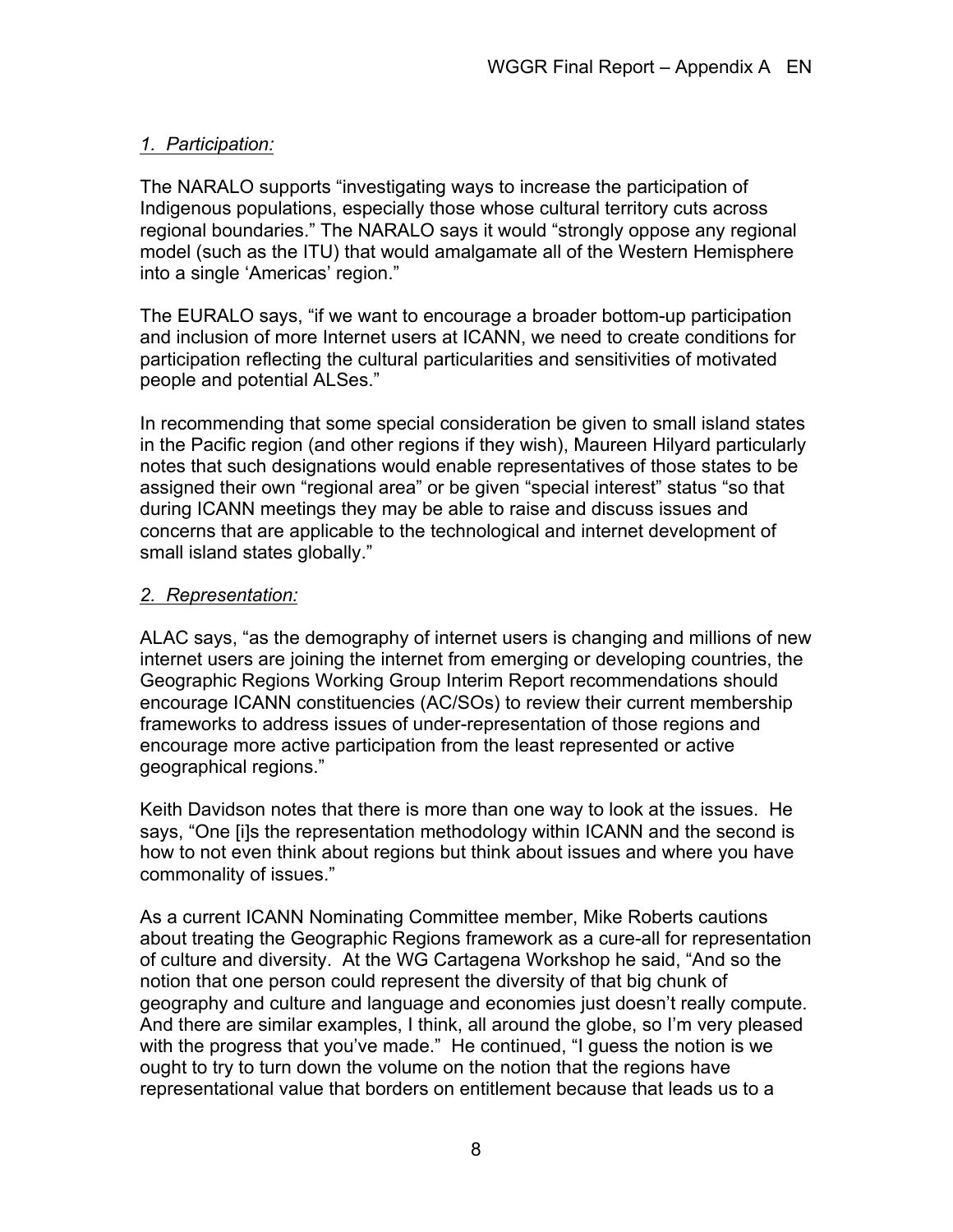place where we really don't want to be."

# **H. Culture, Language and Other Measures of Diversity:**

ALAC notes that the concept of geographic diversity could also expand to include considerations of cultures and languages. The ALAC comments say, "With specific reference to the Interim Report question on how to ensure cultural diversity, the ALAC encourages the AC/SOs to seek membership of organizations/entities to represent more cultural and linguistic diversity."

The LACRALO observes that, "the defined geographic region of LACRALO has in the past detracted from ICANN's goal of reflecting the functional, geographic and cultural diversity of the Caribbean Region of Internet end-users. The LACRALO "agree[s] in the broader recognition of 'diversity' to include additional considerations of culture and language in the LACRALO. The Caribbean is distinct in terms of its history, culture and language; further it has indigenous challenges being small island states and specific needs which are not a natural fit with the rest of Latin America. Due to these differences LACRALO is able to benefit from varying opinions and has the potential to be a truly representative region." One small but important example, according to LACRALO, is the predominant use of the English language in the Caribbean Region, "however 90% of the mailing list discussion takes place in Spanish", according to LACRALO.

At the Cartagena Workshop, Eric Brunner-Williams from the NARALO observed that there are additional choices for how ICANN "split[s] up the world." He said, "one was referred to by the head of the Asia/Pacific TLD Organization, which is the legal culture, that is similarity of legal cultures being an organizing principle. The other one … is the Network Operator Group Locality of Interest. So we have the North American Operators Group; we have RIPE; we have the Middle East Operators Group; we have the A/P Network Operators Group. These are localities of service providers who provide the access network and the transit network for ultimate users of the DNS, our users. So that's another possible dividing principle is basically through the nexus of wire bundling."

Tijani Ben Jemaa from ALAC would also seem to agree with this line of thinking. At the Cartagena workshop he said, "I don't think that that is a real interest, but we have to think about the regional division; we have to think about this creation of internet in those regions. Geographic division, but with this creation of the internet, the internet users, the industry of TLDs, etc. So if we can, if we try to do that, perhaps we will have another division, which is not very far from the division, the actual division, but which will be, perhaps, more useful for ICANN."

ALAC says, "Value could be added to the ICANN policy development process and each AC/SO could employ tailored procedures to ensure diversity among its members."